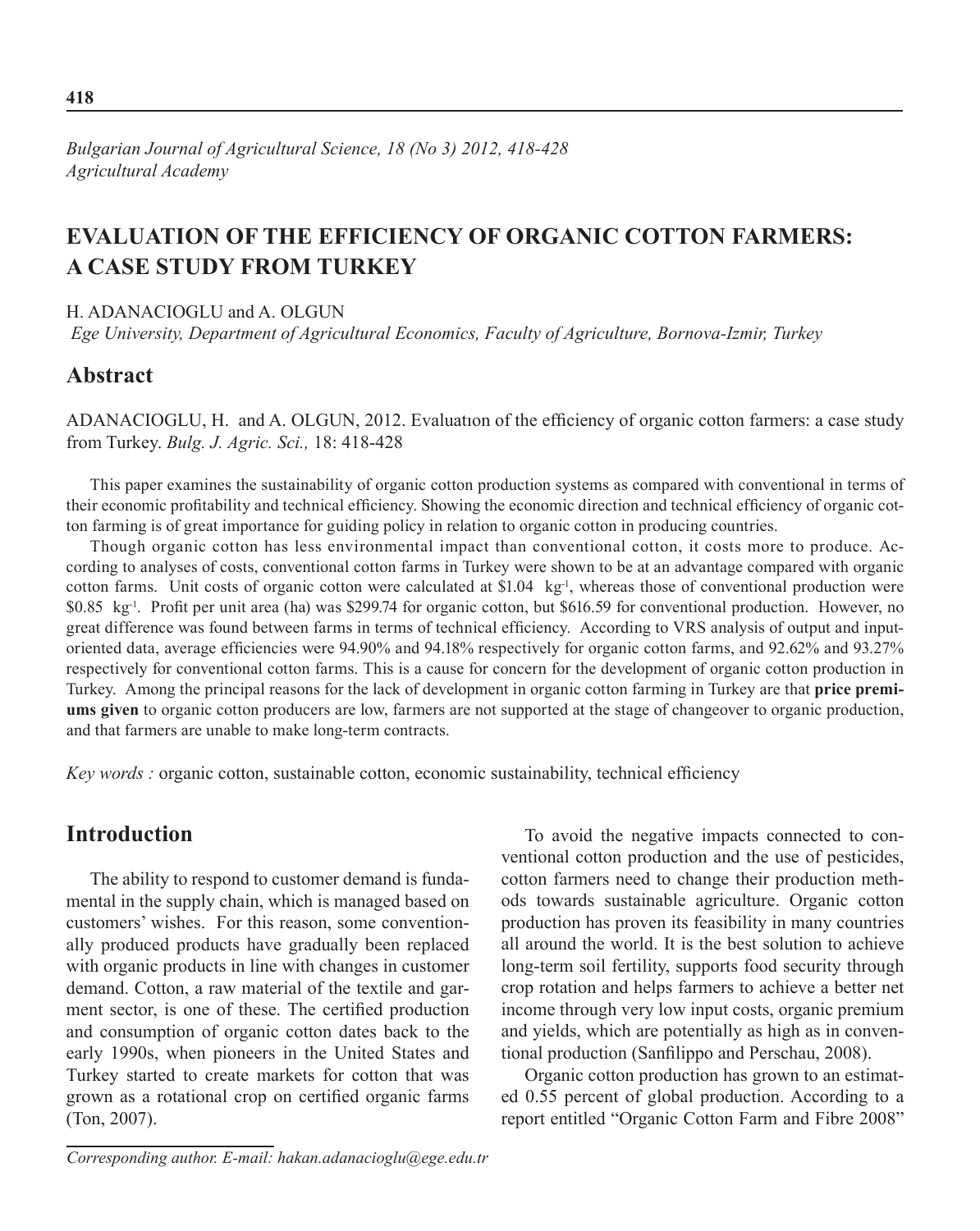by the Organic Exchange, organic cotton production is being carried out in 22 countries in the world, on a total of 161 000 hectares (Anonymous, 2008a). In recent years, there has been a significant enlargement in the global market for organic cotton. Global retail sales of organic cotton apparel and home textile products reached \$1.9 billion in 2007 and a \$4 billion market in 2009. It is expected to reach \$5.3 billion in 2010 (Anonymous, 2009a).

Organic cotton shows great benefits at various levels of the value chain - farmers, traders, retailers and consumers all benefit from the economic, social and ecological advantages of organic cotton projects (Anonymous, 2008b).

Among benefits to the farmer are: (i) maintenance or improvement of soil fertility, (ii) protection of health, (iii) improvement of economic situation and food security (providing an enhanced crop rotation with a range of different food crops, providing extra income thanks to the organic premium, producing according to strict environmental and social standards), (iv) access to dynamic markets (reducing their dependency on the fluctuating world market for conventional cotton, to get a better price for their product), and (v) effective logistical and technical support from producer organisations and networks.

Benefits to traders and retailers include participation in a dynamic market, traceability, risk and quality management, a contribution to ecological and social sustainability, image and credibility. For consumers, the benefits are buying a healthy product, traceability, having clear standards and transparent market information, and a more sensitive and positive idea of the environment and producers' livelihoods.

However, solid research is needed before we can say that all members of the value chain of organic cotton derive benefit, but it seems that this kind of research, especially at the farmers' level, has so far been insufficient. For example, even in the USA, where organic cotton production started much longer ago, it has been found that knowledge of profitability in the field of organic cotton production is severely limited (Funtanilla et al., 2009). It is noticeable here that the most-emphasised aspect of organic cotton production is sustainability. However, if it does not bring any economic advantage to farmers, it cannot be said to be sustainable.

In this framework it is important to determine the economic performance and efficiency of farmers growing organic cotton, which is being produced with such great economic expectations. In this way, policies regarding organic cotton can be managed in a suitable way. The fact that the world demand of organic cotton fibre currently outstrips supply makes the importance of this topic easier to understand.

Turkey was until recently the leader in organic cotton production, and still occupies an important position, and this study has been carried out on the economic performance and efficiency of its organic cotton farmers. In this study, which contains the results of work carried out in the Aegean Region of Turkey, a comparative analysis of organic and conventional cotton production has been made. To this end, analyses have been made of the costs and gross margins of farmers who mainly produce organic or conventional cotton. An analysis of technical efficiency has been carried out in addition to the costs and gross margins analysis in order to make a proper assessment of the farmers. Results obtained from the analysis have been compared with those of other organic cotton producing countries, problems facing farmers in Turkey and in other countries have been discussed, and suggestions have been made for the solution of these problems. At the start of the study, the environmental impacts of organic and conventional cotton production were examined in order to assess the contribution of organic cotton on sustainable agriculture.

## **Material and Methods**

The basic material for this study comprises primary data obtained in a survey carried out in 2006. Alongside this, materials such as articles, research and statistics from a number of relevant sources have been used.

The survey work was carried out in the Aegean Region of Turkey, which is an important area for organic cotton production. Aydin, Izmir and Manisa were chosen as the three most important provinces in the region in terms of number of producers and production area and quantity.. In total these three provinces have 330 organic cotton farmers (53.52%), 25.02% of production area, and 27.01% of production quantity of organic cotton in all of Turkey (MARA, 2008). Sample volume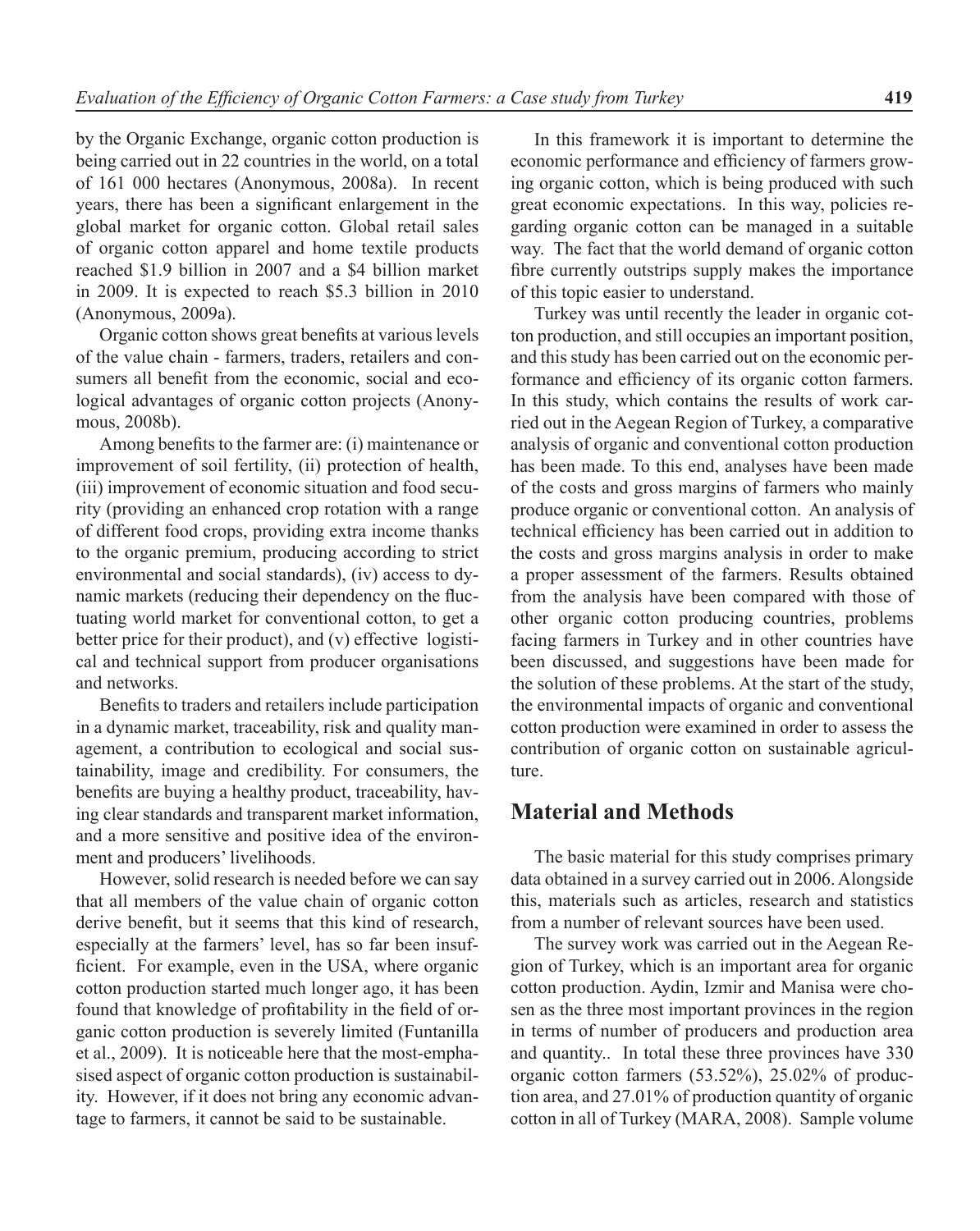was determined by the proportional sampling method as described below (Newbold, 1995):

$$
n = \frac{Np(1-p)}{(N-1)\sigma_{\hat{p}_x}^2 + p(1-p)}
$$

where:

n= Sample volume

N= Population (330 organic cotton farmers)

p= ratio of organic cotton farmers (it shows the ratio of farms in the total farms which have the desired characteristics. to reach the maximum number of the sample size, p is accepted as 0.5)

 $1 - p$  = the ratio of farmers who do not produce organic cotton

Confidence interval  $= 90\%$ 

Standard error  $= 10\%$ 

$$
\sigma_{px}^2
$$
 : Variance

 $Z_{\alpha/2} \sigma_p = r \qquad 1.645 \sigma_p = 0.10 \implies \sigma_p = 0.06079$ 57  $329 \cdot (0.06079)^2 + (0.5) \cdot (0.5)$  $n = \frac{330 \cdot (0.5) \cdot (0.5)}{329 \cdot (0.06079)^2 + (0.5) \cdot (0.5)}$ 

Calculations indicated a sampling number of 57 organic cotton farmers who were selected as calculated by the proportional sampling method. The distribution by province of the organic farmers interviewed was determined in relation to the number of cotton farmers in the area. The number of farmers selected from each province was proportional to the total number of the number of farmers of that province (Table 1). Only 46 farmers accepted the request for interview. The reason for this lies in the intense competition in the organic cotton sector. The number of organic cotton farmers interviewed by provinces was 39 in Aydin, 5 in Izmir, and 2 in Manisa.

A separate sample volume of conventional cotton farmers was not calculated for the purpose of comparison with the organic cotton producers. This was done by taking into account the same sample volume calculated by provinces for organic farmers. The number of conventional cotton farmers interviewed by provinces was 50 in Aydin, 5 in Izmir, and 2 in Manisa.

A comparison was made in this study between organic and conventional cotton farms by analysing unit cost, gross margin, and technical efficiency. In the analysis, account was taken of data, which could be obtained effectively from the farms. Thus, 14 of the or-

ganic cotton farmers interviewed and 24 of the conventional farmers were included in the analysis.

Both for the organic and conventional cotton production, the distribution of the costs in total variable costs are different. In organic cotton production, total variable costs include seed, fertilizer, irrigation, biological control, fuel, labour, organic certification cost and other costs. The only difference in comparison with conventional production is that of pesticide costs instead of biological control and no organic certification costs.

Half of the total variable costs was applied to the annual credit interest rate (17.5%) for crop production in Turkey, and added to total variable costs (Kiral et al., 1999). After calculating the total of variable expenses for both conventional and organic cotton production, total production costs were calculated by adding together the charge for organic certification, general management or administrative costs (3% of total variable costs), land rent (5% of the value of the bare land), and depreciation for buildings, machinery and equipment. The reason for including the charge for organic certification in fixed costs is that charging is generally linked to units of land area, number, and therefore production. The control and certification organizations in Turkey generally charge according to the distance to the land to be certified and the associated costs of travel and accommodation, analysis and certification (Anonymous, 2009b). In calculating the costs of organic and conventional cotton production, the total variable and fixed costs for 1 hectare were divided by the quantity of cot-

| Table 1                                          |  |
|--------------------------------------------------|--|
| Distribution of farmers interviewed by provinces |  |

| Provinces | The number of<br>farmers | % of total number | mers entering the<br>sample<br>The number of<br>$f_{\overline{a}}$ | lew<br>farmers accepted<br>request for intervi<br>The number |
|-----------|--------------------------|-------------------|--------------------------------------------------------------------|--------------------------------------------------------------|
| Aydın     | 290                      | 87.88             | 50                                                                 | 39                                                           |
| İzmir     | 28                       | 8.48              | 5                                                                  |                                                              |
| Manisa    | 12                       | 3.64              | 2                                                                  | $\overline{c}$                                               |
| Total     | 330                      | 100.00            | 57                                                                 | 46                                                           |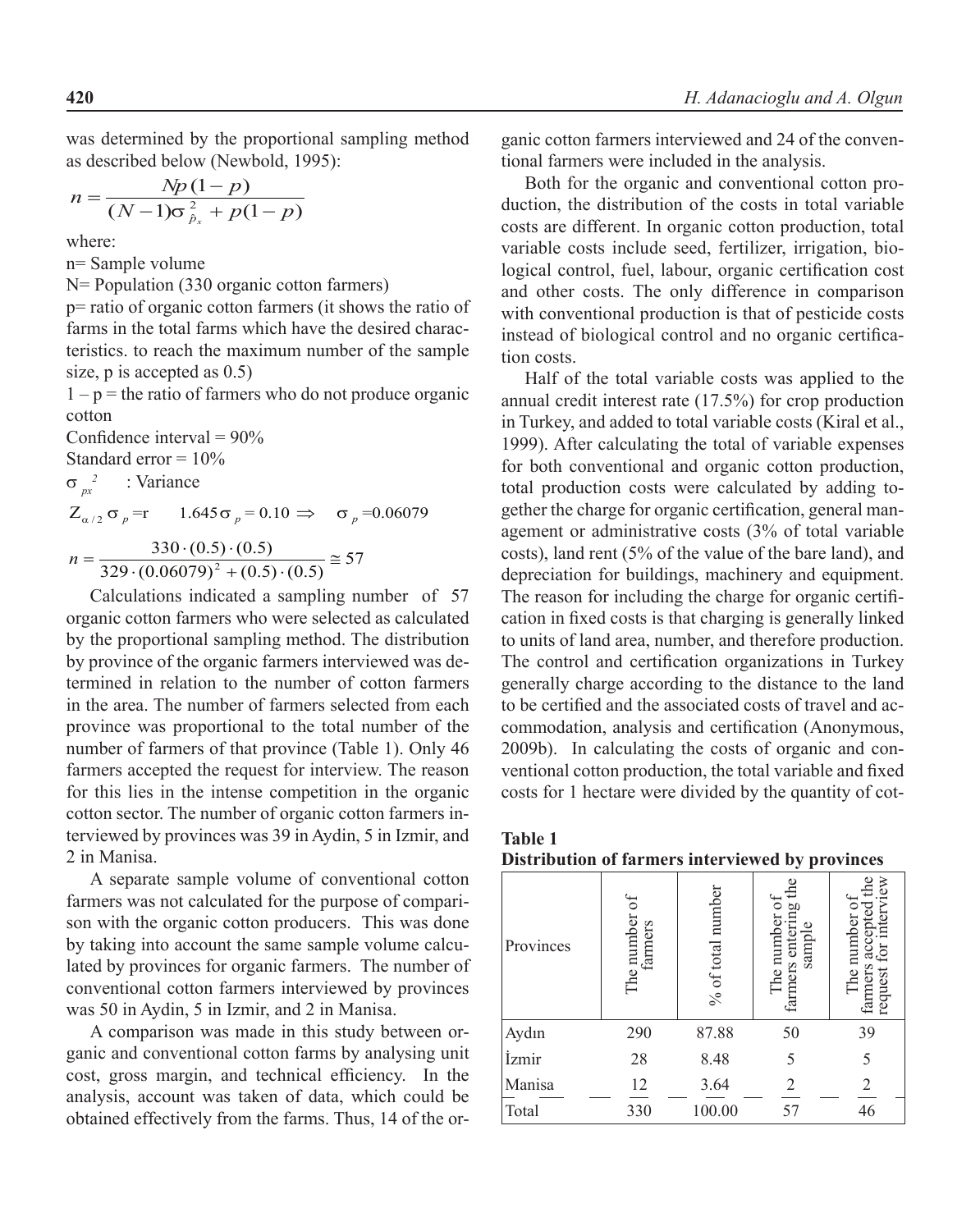ton produced in that area, to give the cost of production of 1kg of cotton.

Gross margin analysis was carried out in this study in order to compare the profitability of organic and conventional farms. Generally, the gross margins for any agricultural crop are determined by deducting variable costs from the gross farm income of a given crop for a given period (usually per year or per cropping season). They are not a measure of farm profit as they do not include capital (land, buildings, machinery, irrigation equipment etc.) or fixed costs (building and machinery depreciation, administration, insurance, rates, taxes etc.). However, they do provide a useful tool in terms of farm management, budgeting and estimation of the likely returns or losses of a particular crop (Anonymous, 2009c)

In order to determine the efficiency of farms engaged in the production of organic and conventional cotton, the widely-used Data Envelopment Analysis (DEA) method was employed., was used. DEA is commonly used to evaluate the efficiency of a number of producers. A typical statistical approach is characterized as a central tendency approach and it evaluates producers relative to an average producer. In contrast, DEA is an extreme point method and compares each producer with only the "best" producers (Anderson, 2011). Farrell (1957) proposed that the efficiency of a farm consists of two components: technical efficiency, which reflects the ability of a farm to obtain maximal output from a given set of inputs, and a locative efficiency, which reflects the ability of a farm to use the inputs in optimal proportions, given their respective prices and the production technology. These two measures are then combined to provide a measure of total economic efficiency (Coelli et al., 1998).

The most common efficiency concept is technical efficiency: the conversion of physical inputs (such as the services of employees and machines) into outputs relative to best practice. In other words, given current technology, there is no wastage of inputs whatsoever in producing the given quantity of output. An organization operating at best practice is said to be 100% technically efficient (Bhagavath, 2011).

In the Data Envelopment Analysis, the data were analyzed according to models, CRS (constant returns to scale) and VRS (variable returns to scale) and estimations were made according to both models. Efficiency results, both input and output oriented, were obtained according to the estimations of both models. In the input oriented model approach, target outputs can be obtained with minimal input use, therefore, a savingoriented approach is required in the use of resources. The notation for the estimation according to input oriented CRS is given below.

$$
\min_{\theta,\lambda} \theta, \nst. -y_i + Y\lambda \ge 0 \n\theta xi - X\lambda \ge 0 \n\lambda \ge 0
$$

Here,  $\theta$  is a scalar and  $\lambda$  is Nx1 constants' vector. The obtained  $\theta$  value i. shows the ratio of efficiency for each production unit. According to the definition of Farrel (1957), this value is between 1 and 0.  $\theta$  =1 and means that the production unit is above the efficiency frontier. For each unit, θ value, the technical efficiency value, is obtained by solving the linear programming problem in N times for each unit.

In output-oriented analyses, the aim is to achieve the maximum output with the existing input. The notation for output oriented CRS assumption is given below:

$$
\max_{\Phi, \lambda} \Phi,
$$
  
st.  $-\Phi y_i + Y\lambda \ge 0$   
xi  $-X\lambda \ge 0$   
 $\lambda \ge 0$ ,

When the convexity constraint,  $N1'$   $\lambda=1$ , is added to this linear programming problem, an output oriented DEA model which is according to VRS is obtained. In this model profit maximization problem is solved as follows;

$$
\max_{\lambda,yi} p_i y_i
$$
\n
$$
st. - y_i + Y\lambda \ge 0
$$
\n
$$
xi - X\lambda \ge 0
$$
\n
$$
N1'\lambda = 1
$$
\n
$$
\lambda \ge 0,
$$

Here,  $p_i$ , represents a vector of vector input prices for the i-th farm and  $y_i$ , which is calculated through linear programming, represents the revenue- maximizing vector of output quantities for the i-th farm, given the output prices  $(p_i)$  and the input levels  $(x_i)$  (Coelli et al., 2002).

In determining the efficiency of farms producing organic and conventional cotton, the first step was to determine input and output variables. These are set out in Table 2.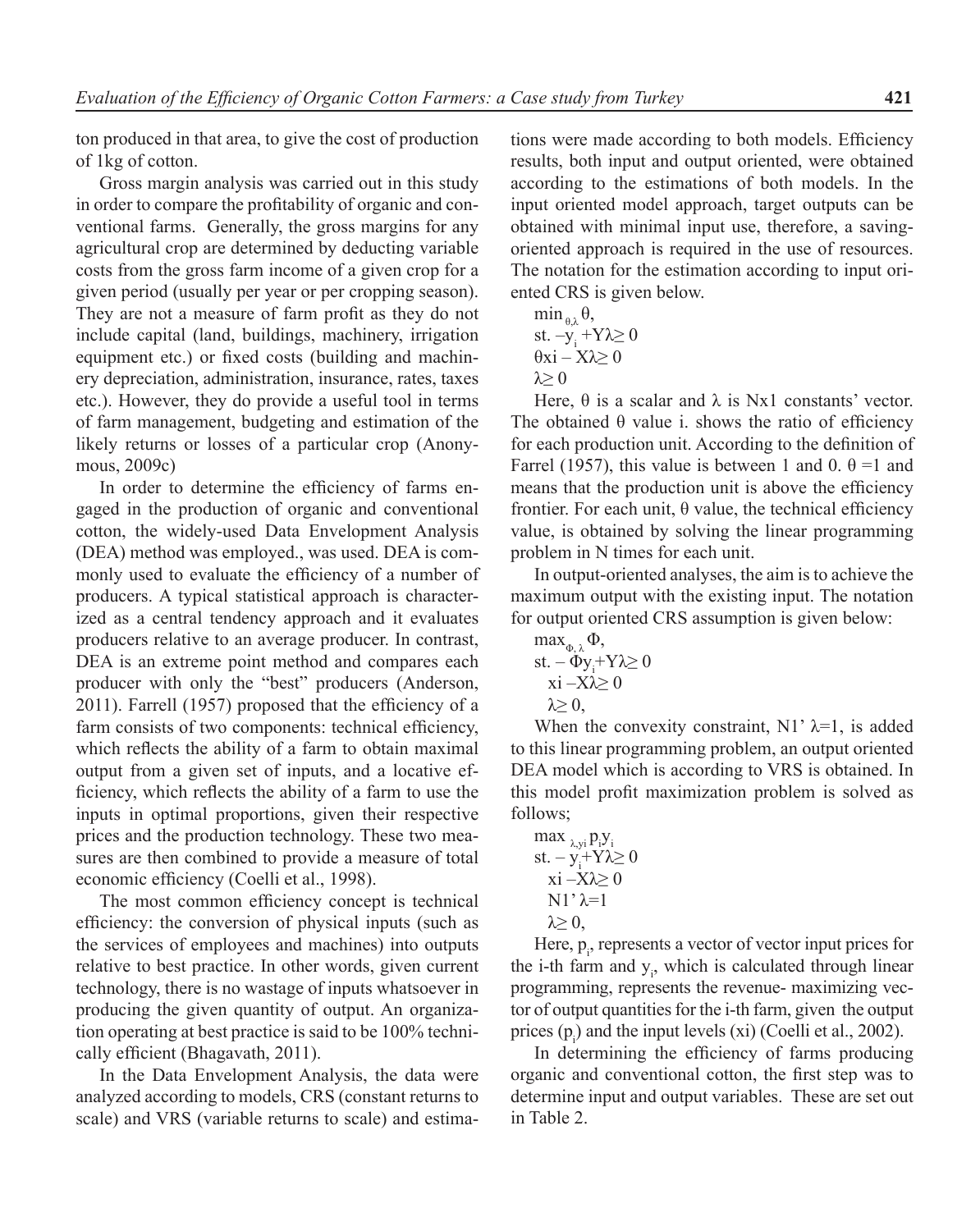Additionally potential improvement analyses were made for the farms producing organic and conventional cotton, depending upon model estimations. In these analyses, potential improvement ratios were calculated based on output target values for the inefficient farms to be upgraded to efficient references in the group.

#### **Table 2**

#### **Input and output variables of farms producing organic and conventional cotton used in data envelopment analysis**

| Organic cotton farms      | Conventional cotton farms                                           |
|---------------------------|---------------------------------------------------------------------|
| Output                    | Output                                                              |
|                           | Production value of cotton $(\$)$ Production value of cotton $(\$)$ |
| Inputs                    | Inputs                                                              |
| Farm size (ha)            | Farm size (ha)                                                      |
| Seed cost $(\$)$          | Seed cost $(\$)$                                                    |
| Fertilizer cost (\$)      | Fertilizer cost (\$)                                                |
| Biological Control (\$)   | Pesticide cost (\$)                                                 |
| Fuel cost $(\$)$          | Fuel cost $(\$)$                                                    |
| Labor cost $(\$)$         | Labor cost $(\$)$                                                   |
| Other variable Costs (\$) | Other variable Costs (\$)                                           |

## **Results and Discussion**

## *Socio-Economic Characteristics of Organic Cotton Farmers*

In the cotton farms examined, the average age of the farmers was 48.83 years, and they had received 6.58 years of education. They had an average of 27.48 years of experience in cotton production, which was almost equal to the time they had spent in agricultural activities (28.89 years). The length of experience of organic production of the farmers on these farms was 7.39 years.

It was found that the great majority (84.78%) of farms were practicing conventional and organic cotton production together. Nevertheless, 15.22% of farms were practicing entirely organic agriculture. Examining the land use of the cotton farms studied, it was found that they had a crop pattern which showed great variety. Along with cotton, space was given on the farms to the cultivation of other field crops, fruits, vegetables, olives and vineyards. As for the distribution of amounts of total land area between different crops, land distribution showed that organic cotton production occupied a

large proportion, 43.71%, of total land under cultivation (Table 3). Field crops other than cotton were also seen: wheat, barley, maize (for grain and silage), common vetch (*vicia sativa*, for seed and silage), and alfalfa.

Average annual gross income on organic cotton farms studied was \$41 720.27, and income from organic cotton constituted 42.21% of total farm income (Table 4). Average annual income from other crops was 38.33% of total farm income. In addition, it was found that 14.87% of total farm income came from livestock husbandry, and 4.17% from government supports and non-agricultural activities.

## *Analysis of Production Cost and Gross Margin*

In this section, production costs are calculated and gross margins analyzed with the purpose of determining the economic performance of farms engaged in organic cotton production in comparison with those producing conventional cotton. Details of unit production costs of organic and conventional cotton are presented in Table 5 where the unit cost for organic cotton was calculated as  $$1.04 \text{ kg}^{-1}$  and that for conventional cotton as  $$0.85$ kg-1. Comparing the cost factors of these two different modes of production, it is shown that the costs of fertilizer and fuel form an important part of the costs of organic cotton production. This is because more effort is needed to care for the soil in organic cotton production in order to increase its fertility.

Additionally, it was found that the selling price of organic cotton was \$0.60 kg-1 on average, and that of conventional cotton  $$0.54 \text{ kg}^{-1}$  (Table 6). These data show clearly that producers of both organic and conventional cotton suffer a financial loss, and that the size of the loss is somewhat greater in the case of organic cotton. Although the price of organic cotton is 11.11% higher than that of conventional cotton, the difference in production cost is 22.35%.

When an analysis was made of gross margins in order to compare profits obtained from cotton production by farms producing organic and conventional cotton, fixed expenses were not included in the calculation of farms' profitability. According to the analysis of gross margin, obtained by subtracting variable costs from gross production value, farms suffered a loss of \$610.02 ha for organic cotton and \$386.41 ha for conventional cotton (Table 6). When gross margins obtained per unit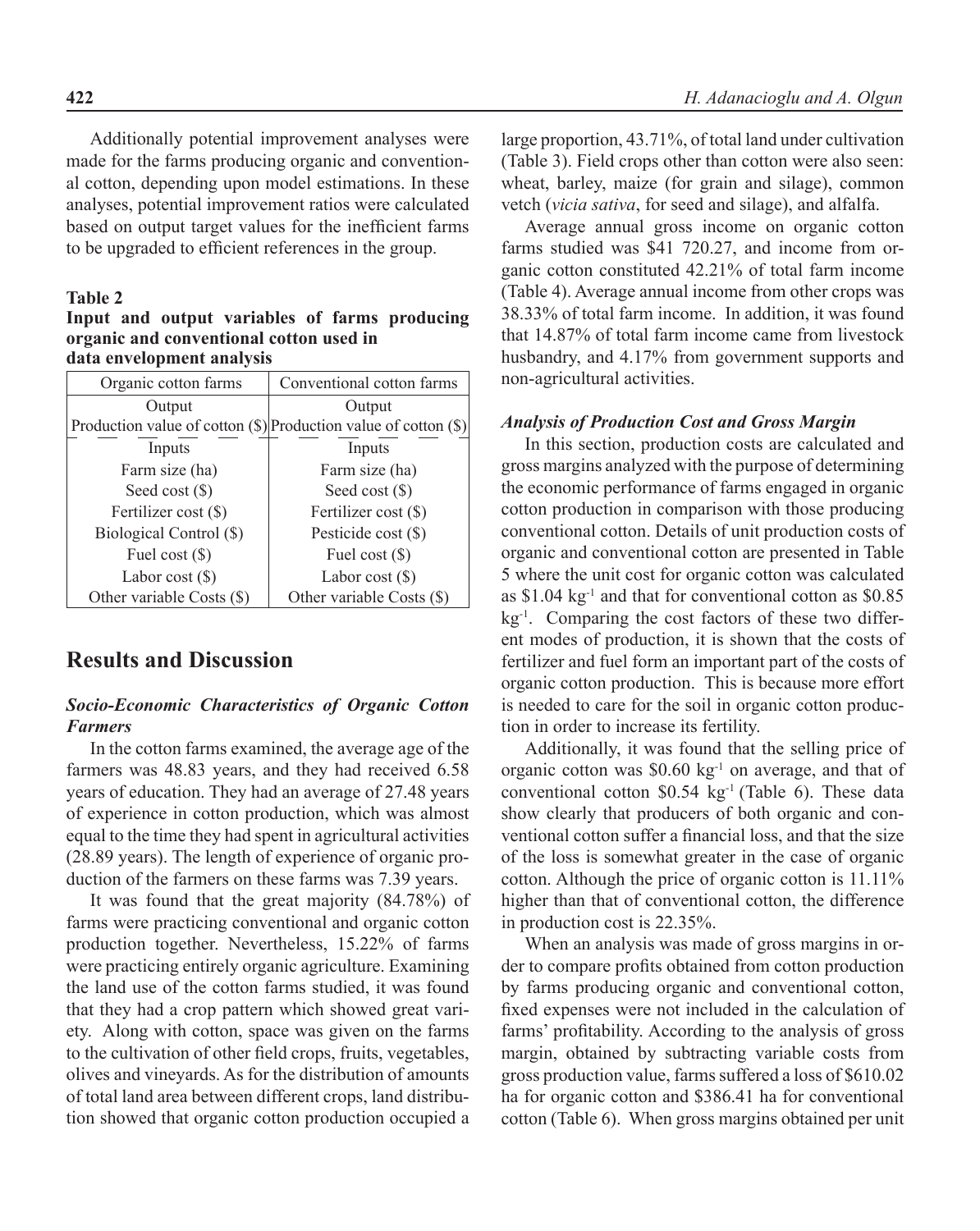### **Table 3 Pattern of land use on organic cotton farms examined (ha), %**

| Pattern of land use                                         | Land under<br>cultivation, ha | $\frac{0}{0}$ |
|-------------------------------------------------------------|-------------------------------|---------------|
| Other field crops (conventional)                            | 4.747                         | 26.70         |
| Other field crops (organic)                                 | 3.348                         | 18.83         |
| Cotton (organic)                                            | 7.770                         | 43.71         |
| Cotton (conventional)                                       | 0.087                         | 0.49          |
| Cotton (transition from<br>conventional to organic cotton.) | 0.017                         | 0.10          |
| Olives (organic)                                            | 0.409                         | 2.30          |
| Olives (conventional)                                       | 0.126                         | 0.71          |
| Vineyards (organic)                                         | 0.511                         | 2.87          |
| Vegetables (organic)                                        | 0.326                         | 1.83          |
| Vegetables (conventional)                                   | 0.177                         | 1.00          |
| Fruits (conventional)                                       | 0.252                         | 1.42          |
| Fruits (organic)                                            | 0.007                         | 0.04          |
| Total                                                       | 17.777                        | 100.00        |

area (ha) were added to government support payments, the profit obtained per unit area (ha) was \$299.74 for organic cotton, and \$616.59 for conventional cotton.

## **Table 4**

## **Distribution of average annual gross income of organic cotton farms examined by ıncome sources**

| Income sources                                                                          | Average income<br>per farm, \$ | $\frac{0}{0}$ |
|-----------------------------------------------------------------------------------------|--------------------------------|---------------|
| Cotton (organic)                                                                        | 17 609.68                      | 42.21         |
| Cotton (transitional and<br>conventional)                                               | 176.15                         | 0.42          |
| Other crops (organic)                                                                   | 8 207.47                       | 19.67         |
| Other crops (conventional)                                                              | 7 7 8 6 . 7 5                  | 18.66         |
| Livestock husbandry                                                                     | 6 202.36                       | 14.87         |
| Other income sources<br>(government supports and non-<br>agricultural activities, etc.) | 1737.86                        | 4.17          |
| Total                                                                                   | 41 720.27                      | 100.0         |

 $\overline{S1}$  = 1,4294 Turkish Lira (average exchange rate for 2006)

### **Table 5**

### **Production costs of organic and conventional cotton farms**

|                                   | Organic farms | Std. error | Conventional<br>farms | Std. error | t-test for<br>Equality of<br>means |
|-----------------------------------|---------------|------------|-----------------------|------------|------------------------------------|
| Average Yield $(kg ha-1)$ (1)     | 3 650.60      | 217.57     | 4 119.80              | 173.05     | 0.102                              |
| <b>COST ITEMS</b>                 |               |            |                       |            |                                    |
| Seeds                             | 60.44         | 7.28       | 72.13                 | 4.12       | 0.141                              |
| Fertilizers                       | 557.86        | 155.24     | 228.07                | 16.30      | $*0.010$                           |
| Pesticides                        |               |            | 76.89                 | 10.47      |                                    |
| <b>Biological Control</b>         | 51.98         | 11.90      |                       |            | 0.136                              |
| Fuel                              | 737.72        | 59.84      | 463.48                | 44.51      | 0.749                              |
| Irrigation                        | 90.95         | 22.56      | 108.44                | 13.89      | 0.542                              |
| Labor                             | 1 048.90      | 68.03      | 1 3 2 6 . 0 9         | 63.80      | $*0.011$                           |
| a) cultivation of the soil        | 47.36         |            | 89.69                 |            |                                    |
| $\vert$ b) sowing                 | 8.40          |            | 20.01                 |            |                                    |
| c) maintenance                    | 393.45        |            | 399.61                |            |                                    |
| d) harvest                        | 585.14        |            | 782.29                |            |                                    |
| e) transportation to market       | 14.55         |            | 34.49                 |            |                                    |
| Other Costs                       | 27.21         | 23.76      | 125.93                | 13.93      | $*$ $*$ 0.064                      |
| <b>Interest on Variable Costs</b> | 225.32        |            | 210.09                |            |                                    |
| <b>Total Variable Costs (2)</b>   | 2 800.38      |            | 2 611.10              |            |                                    |
| Organic Certification             | 10.98         |            |                       |            |                                    |
| <b>Adminisrative Costs</b>        | 84.01         |            | 78.33                 |            |                                    |
| Land Rent                         | 696.87        |            | 618.37                |            |                                    |
| Depreciation                      | 189.17        |            | 174.13                |            |                                    |
| <b>Total Fixed Costs (3)</b>      | 981.03        |            | 870.83                |            |                                    |
| Total of All Costs $4=(2+3)$      | 3 781.42      |            | 3 481.93              |            |                                    |
| Unit Cost $(\$ kg^{-1})=4/1$      | 1.04          |            | 0.85                  |            |                                    |

\*significant at the 5 percent level; \*\*significant at the 10 percent level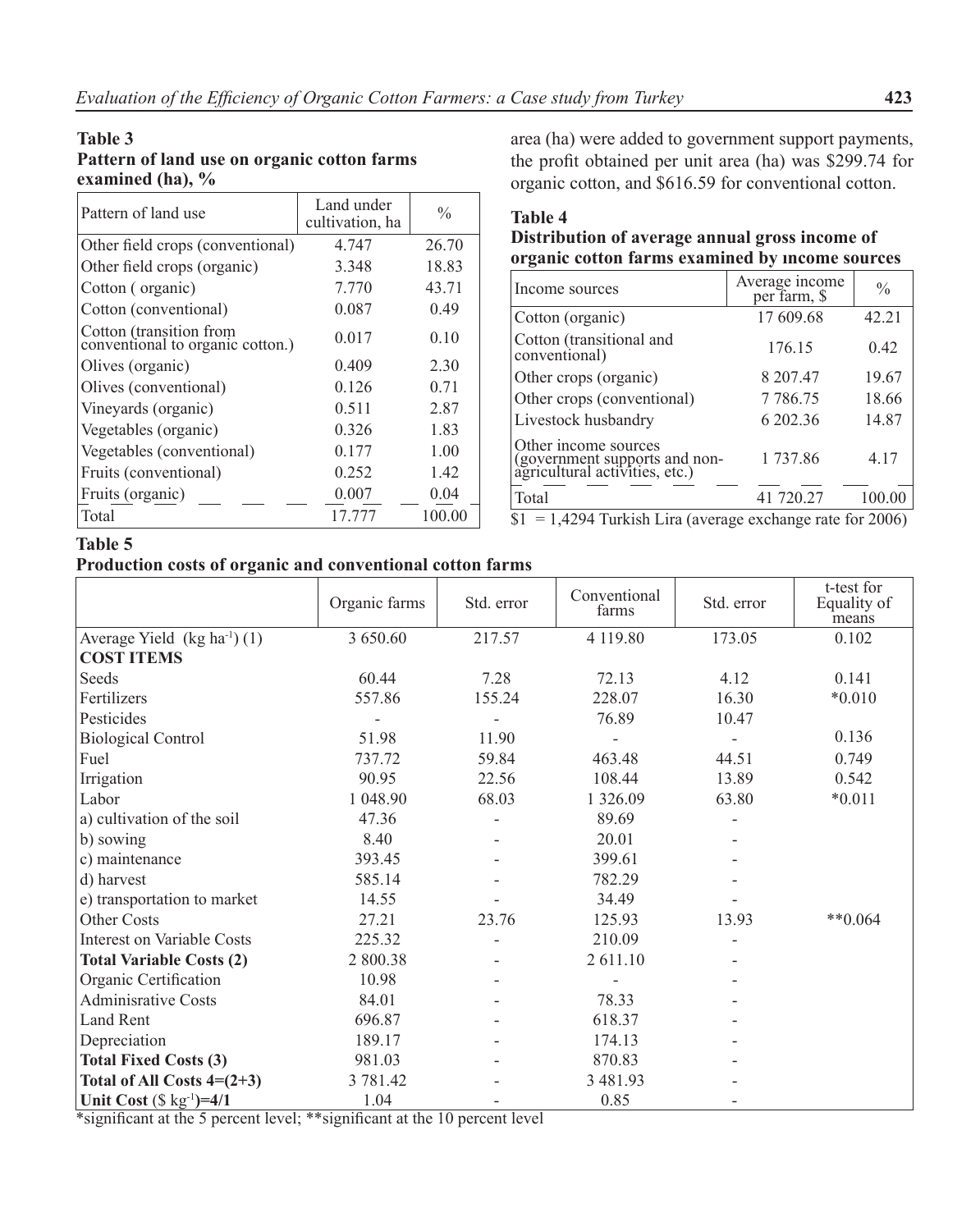Organic cotton unit costs and gross margins obtained per unit of land area show variation between producing countries. For example, while the unit cost of organic cotton in Turkey is  $$1.04 \text{ kg}^{-1}$ , this is 6.12 times more than in India, another important organic cotton producer, where the equivalent figure is \$0.17  $kg<sup>-1</sup>$  (Jackson, 2005). At the same time, no great difference is observed between these two countries in terms of the market prices of organic cotton (Table 7). Gross margins per hectare obtained in India are very high relative to other countries. Thus, while gross margins per hectare in India are \$1 721.44 (Jackson, 2005), this figure is \$299.74 in Turkey (Adanacioglu, 2009), \$296.64 in Mali (Lakhal et al., 2008), and \$296.34 in Greece (Tzouvelekas et al., 2001). This advantage for India has led to its position of as an important world producer. In Turkey, the yield obtained per hectare is high compared with other countries, but this advantage has not been reflected in costs and gross margin. Among the reasons for this could be the lack of technical and input support for farms producing organic cotton, poor farmers' organizations, limited organization of the market, and absence of relevant non-governmental organizations (NGOs). In some organic cotton, producing countries such as Mali, cotton production and marketing are organized by NGOs such as Helvetas, where technical support is provided to producers and the government provides inputs free.

#### *Results of Technical Efficiency Analysis*

In order to make a sound evaluation of organic and conventional cotton farmers, a technical efficiency analysis was carried out alongside the cost and gross margin analysis.

Technical efficiencies of farms producing organic and conventional cotton as both input-oriented (IO) and output-oriented (OO) are given in Table 8. Efficiency values are grouped into 10% frequency ranges, and the number of farms in each efficiency range is given. Looking at the frequency distribution of efficiency rates for input and output-oriented, it can be seen that the number of fully efficient (100%) farms is high, both in farms producing organic and conventional cotton. Minimum efficiency rates were 69.40% (CRS te o,i) for organic farms, and 63.53% (CRS teo,i) for conventional farms.

According to CRS and VRS analysis of input and output-oriented, average technical efficiency values came out higher for organic cotton farms. According to the results of CRS analysis of input and output-oriented, average efficiency in organic cotton farms was 91.87%, and in conventional farms 89.62%. According to VRS analysis of output and input-oriented, average efficiencies were 94.90% and 94.18% respectively for organic farms, and 92.62% and 93.27% respectively for conventional farms.

Despite lower profit margins and slightly higher production costs, average efficiency rates of organic cotton farms were only slightly higher than those of conventional farmers. A possible explanation may be that lower profit margins and the restrictions imposed on the types of inputs permitted may have forced organic producers to be more cautious regarding the use of their inputs (Tzouvelekas et al., 2002).

Elsewhere in the world, many studies have been carried out with the aim of determining the efficiency of farms engaged in the production of cotton, but most of these were concerned only with conventional cotton production. The results of some of these studies were found to be relevant in evaluating the efficiency of cotton production. According to the results of efficiency analysis of cotton farms carried out in the Viotia region of Greece, the rates of technical efficiency of organic farms was found to be 71.63%, and that for conventional farms was 80.40% (Tzouvelekas et al., 2001). In another study conducted in the Messinia, Achaea, Corfu and Heraklion regions of Greece, technical efficiency rates were determined as 74.62% for organic cotton farms and 71.57% for conventional farms (Tzouvelekas et al., 2002). In four districts in the American state of Texas, the technical efficiency rate for conventional irrigated farms was calculated as 80% according to CRS, and 70% for non-irrigated farms (Chakraborty et al., 2002). In various studies of conventional cotton farms in the Aegean region of Turkey, the technical efficiency rate according to CRS was found to be 67.70% in Menemen district (Gunden and Miran, 2001), and 83.90% in Soke district (Akturk and Kiral, 2002). These results show that organic cotton farms in Turkey work more efficiently than those in other countries, and that conventional cotton farms operate at close to the same efficiency rates.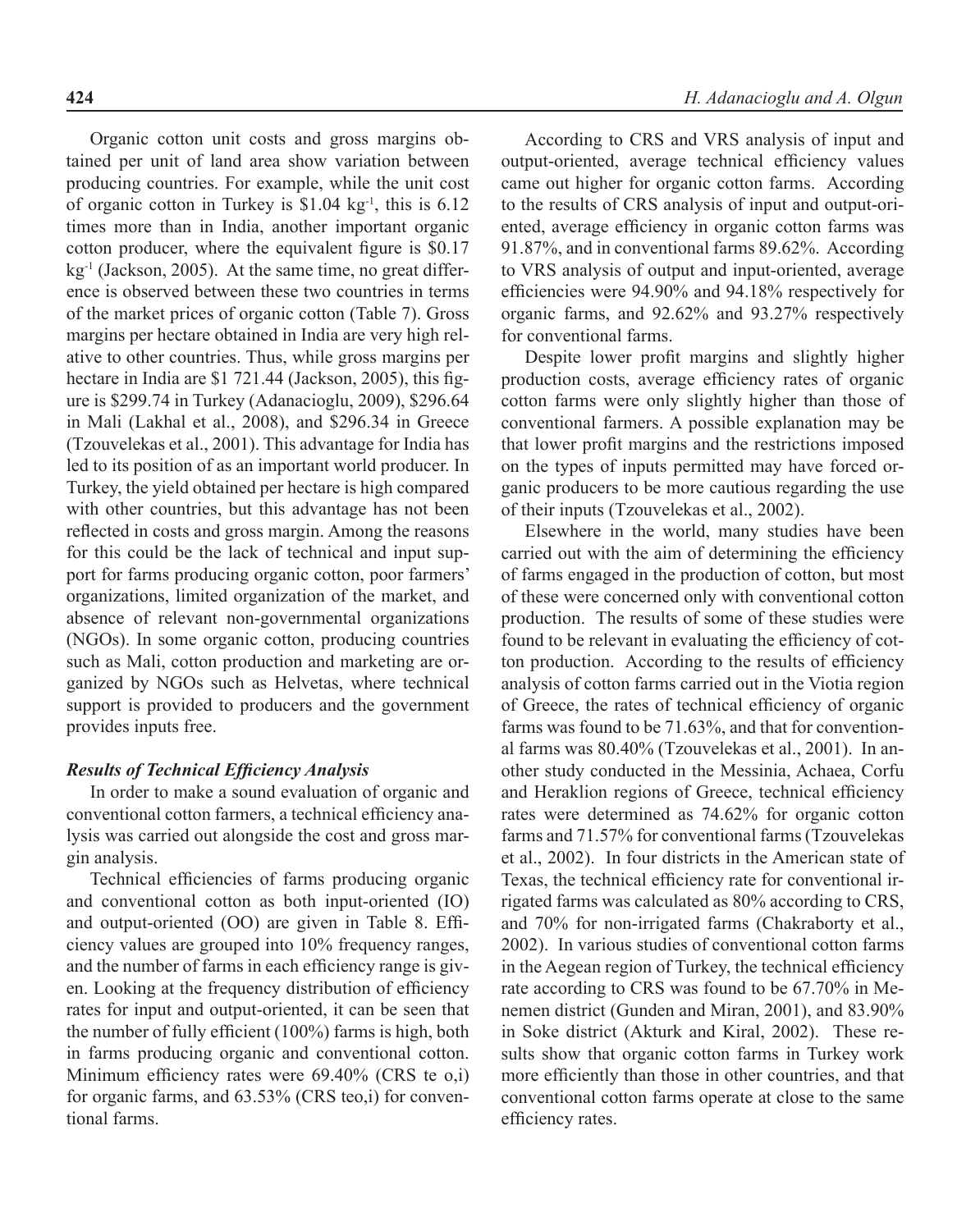Both CRS and VRS models showed that levels of costs and production values could be in a better state for cotton production on farms producing organic and conventional cotton, and in this way potential improvement values were found (Table 9). As can be seen from Table 9, suggestions for improvement of output and inputs are in the direction of a reduction in all variables

#### **Table 6**

**Gross production value and gross margin of organic and conventional cotton farms** 

|                                                                   | Organic<br>farms | Conventional<br>farms |
|-------------------------------------------------------------------|------------------|-----------------------|
| Yield $(kg ha-1)$ (1)                                             | 3 650.60         | 4 1 1 9 . 8 0         |
| Price $(\$ \ kg^{-1}) (2)$                                        | 0.60             | 0.54                  |
| Gross Production Value (\$ ha <sup>-1</sup> )<br>(1 X 2) = 3      | 2 190.36         | 2 2 2 4 6 9           |
| Variable Costs $(\$$ ha <sup>-1</sup> ) $(4)$                     | 2 800.38         | 2 611.10              |
| Gross Margin (\$ ha <sup>-1</sup> )<br>(5 = 3 - 4)                | $-610.02$        | $-386.41$             |
| Government Subsidies* (6)                                         | 909.76           | 1 003.00              |
| Sum of Gross Margin and<br>Subsidy $(\$ \text{ ha}^{-1}) (5 + 6)$ | 299.74           | 616.59                |

\*direct payments for organic agriculture : 20.99 \$ ha<sup>-1</sup>; premium payment for cotton : 0.24 \$ kg-<sup>1</sup>

apart from production values. In particular, expenses relating to fertilizer, fuel, seed and biological control or chemicals must be reduced largely than other inputs.

In general, conventional farms need improvements with regard to both inputs and outputs somewhat more than organic farms. For example, with regard to outputoriented CRS analysis, conventional farms need to raise cotton production values by 12.14% in order to achieve full efficiency, while the equivalent figure for organic

#### **Table 7**

|                             |  |  | Yield, price, unit cost and gross margin of organic |  |
|-----------------------------|--|--|-----------------------------------------------------|--|
| cotton in various countries |  |  |                                                     |  |

|                                                    | Year    | ${\rm Yield}_{\rm S}$ ha <sup>-1</sup> | Price,<br>\$ kg <sup>-1</sup> | Unit cost, $$kg^{-1}$ | Gross<br>margin<br>$\oint$ ha <sup>-1</sup> |  |
|----------------------------------------------------|---------|----------------------------------------|-------------------------------|-----------------------|---------------------------------------------|--|
| Turkey*                                            | 2005/06 | 3650.60                                | 0.60                          | 1.04                  | 299.74                                      |  |
| Greece**                                           | 1995/96 | 2180.00                                | 1.23                          | 1.28                  | 296.34                                      |  |
| India***                                           | 2003/04 | 2750.00                                | 0.58                          | 0.17                  | 1721.44                                     |  |
| Mali****                                           | 2005/06 | 788.00                                 | 0.50                          | 0.12                  | 296.64                                      |  |
| Source: * Adanacioglu, 2009;<br>*** Jackson, 2005; |         |                                        |                               |                       |                                             |  |

\*\*Tzouvelekas et al., 2001; \*\*\*\* Lakhal et al., 2008

## **Table 8**

|                           | Frequently distribution of output-oriented and input-oriented technical efficiency for organic and |  |  |  |  |
|---------------------------|----------------------------------------------------------------------------------------------------|--|--|--|--|
| conventional cotton farms |                                                                                                    |  |  |  |  |

|                           | Organic farms |               |                |            | Conventional farms |          |                |        |
|---------------------------|---------------|---------------|----------------|------------|--------------------|----------|----------------|--------|
| Range, %                  |               | <b>CRS</b>    |                | <b>VRS</b> | <b>CRS</b>         |          | <b>VRS</b>     |        |
|                           | TEo           | TEi           | TEo            | TEi        | TEo                | TEi      | TEo            | TEi    |
| $<$ 20                    | $\Omega$      | $\theta$      | $\theta$       | $\Omega$   | $\Omega$           | $\theta$ | $\Omega$       |        |
| $21 - 30$                 | 0             | $_{0}$        | $\theta$       | 0          | 0                  | $\theta$ | $\Omega$       |        |
| $31 - 40$                 |               | $\mathbf{0}$  | $\theta$       |            | 0                  | 0        | 0              |        |
| $41 - 50$                 |               |               | $\theta$       | $\Omega$   |                    | $\theta$ | 0              |        |
| 51-60                     |               |               | $\theta$       |            |                    | 0        |                |        |
| 61-70                     |               |               | 0              |            |                    | 2        |                |        |
| 71-80                     |               |               | $\mathfrak{D}$ |            | 6                  | 6        |                |        |
| 81-90                     |               |               | 2              |            |                    |          |                |        |
| 91-100                    |               | $\rightarrow$ | $\theta$       | $\Omega$   |                    |          | $\mathfrak{D}$ |        |
| <b>Full Efficient</b>     | 6             | 6             | 10             | 10         | 9                  | 9        | 14             | 14     |
| Mean                      | 91.87         | 91.87         | 94.90          | 94.18      | 89.62              | 89.62    | 92.62          | 93.27  |
| Minimum                   | 69.40         | 69.40         | 77.56          | 69.73      | 63.53              | 63.53    | 66.36          | 68.59  |
| Maximum                   | 100.00        | 100.00        | 100.00         | 100.00     | 100.00             | 100.00   | 100.00         | 100.00 |
| <b>Standard Deviation</b> | 9.66          | 9.66          | 8.33           | 9.84       | 12.87              | 12.87    | 11.43          | 10.70  |

CRS: Constant returns to scale, VRS: Variable returns to scale

TEo: Output oriented technical efficiency, TEi: Input oriented technical efficiency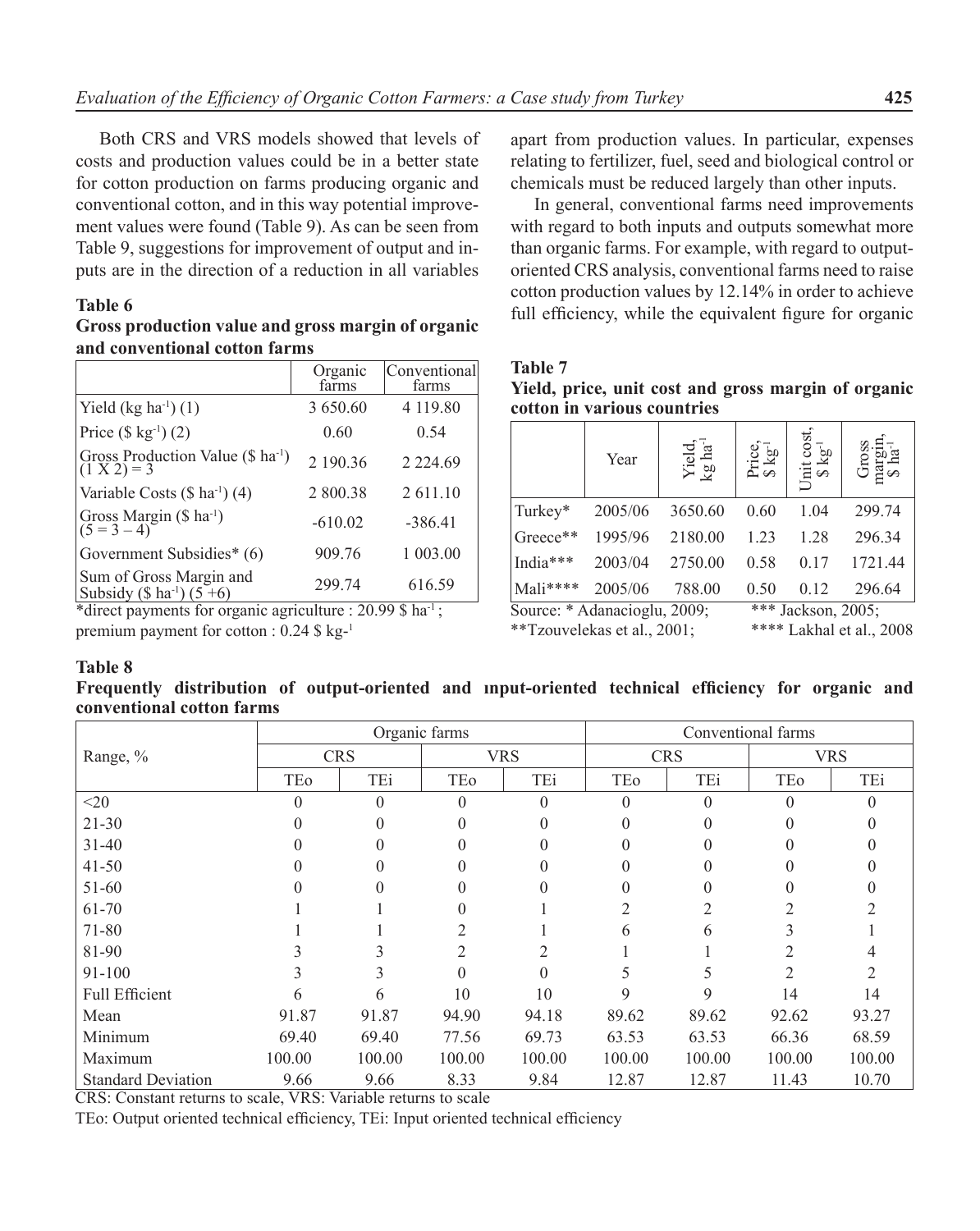farms is 8.68%. At the same time, in order to achieve full efficiency, organic farms need to reduce production area by 5%, seed costs by 18.79%, fertilizer costs by 19.95%, costs of biological control by 15.58%, fuel costs by 11.59%, labour costs by 6.43% and other costs by 13.98%. The equivalent necessary cost reductions for conventional cotton farms are land area 3.36%, seed 22.24%, fertilizer 9.82%, pesticides 13%, fuel 15.78%, labour 8.77%, and other costs 14.87%.

Looking at the distribution of farms in the outputoriented CRS analysis with regard to ways in which they could achieve full efficiency by improvements in production values, it can be seen that  $9(64.29\%)$  organic cotton farms and 14 (60.87%) conventional cot-

ton farms could potentially achieve full efficiency with a 10% improvement in production values (Figures 1 and 2). There are no farms in the high efficiency level ranges which are suggested for improvement among either the organic or the conventional farms.

## **Conclusions**

The increasing world demand for organic cotton fibre has attracted the attention of many cotton-producing countries. Therefore, assessment of the economics and technical efficiency of organic cotton farming is of great importance in directing the policies of these countries in relation to organic cotton production. Results

**Table 9**

| Total improvements ratios in farms producing organic and conventional cotton |  |  |  |  |  |  |
|------------------------------------------------------------------------------|--|--|--|--|--|--|
|------------------------------------------------------------------------------|--|--|--|--|--|--|

| Variables                                            | Organic farms                                       |                                              |                                                      |                                               | Conventional farms                                  |                                               |                                                      |                                                      |
|------------------------------------------------------|-----------------------------------------------------|----------------------------------------------|------------------------------------------------------|-----------------------------------------------|-----------------------------------------------------|-----------------------------------------------|------------------------------------------------------|------------------------------------------------------|
|                                                      | <b>CRS</b><br>(input-<br>oriented)<br>$\frac{0}{0}$ | VRS<br>(input-<br>oriented)<br>$\frac{0}{0}$ | <b>CRS</b><br>output-)<br>oriented)<br>$\frac{0}{0}$ | VRS<br>(output-<br>oriented)<br>$\frac{0}{0}$ | <b>CRS</b><br>(input-<br>oriented)<br>$\frac{0}{0}$ | VRS<br>$(nput-$<br>oriented)<br>$\frac{0}{0}$ | <b>CRS</b><br>output-)<br>oriented)<br>$\frac{0}{0}$ | <b>VRS</b><br>output-)<br>oriented)<br>$\frac{0}{0}$ |
| Production value<br>$\log$ cotton $\hat{\mathbb{S}}$ | 0.00                                                | 0.00                                         | 8.68                                                 | 7.77                                          | 0.00                                                | 0.00                                          | 12.14                                                | 12.67                                                |
| Farm size (ha)                                       | $-8.60$                                             | $-10.47$                                     | $-5.00$                                              | $-6.69$                                       | $-8.72$                                             | $-10.49$                                      | $-3.36$                                              | $-4.97$                                              |
| Seed cost \$                                         | $-18.17$                                            | $-13.87$                                     | $-18.79$                                             | $-12.34$                                      | $-20.31$                                            | $-15.26$                                      | $-22.24$                                             | $-15.60$                                             |
| Fertilizer cost \$                                   | $-18.74$                                            | $-16.28$                                     | $-19.95$                                             | $-17.16$                                      | $-12.83$                                            | $-13.30$                                      | $-9.82$                                              | $-9.76$                                              |
| Biological Control/<br>Pesticides cost \$            | $-16.22$                                            | $-13.44$                                     | $-15.58$                                             | $-13.50$                                      | $-14.57$                                            | $-17.80$                                      | $-13.00$                                             | $-16.72$                                             |
| Fuel cost \$                                         | $-13.35$                                            | $-17.44$                                     | $-11.59$                                             | $-14.03$                                      | $-15.74$                                            | $-18.50$                                      | $-15.78$                                             | $-20.07$                                             |
| Labour cost \$                                       | $-9.81$                                             | $-11.65$                                     | $-6.43$                                              | $-8.63$                                       | $-12.32$                                            | $-9.80$                                       | $-8.77$                                              | $-5.44$                                              |
| Other variable<br>$\vert$ Costs \$                   | $-15.11$                                            | $-16.85$                                     | $-13.98$                                             | $-19.89$                                      | $-15.52$                                            | $-14.85$                                      | $-14.87$                                             | $-14.76$                                             |



**Fig. 1. Distribution of farms which are subject to potential ımprovement in organic cotton production value**



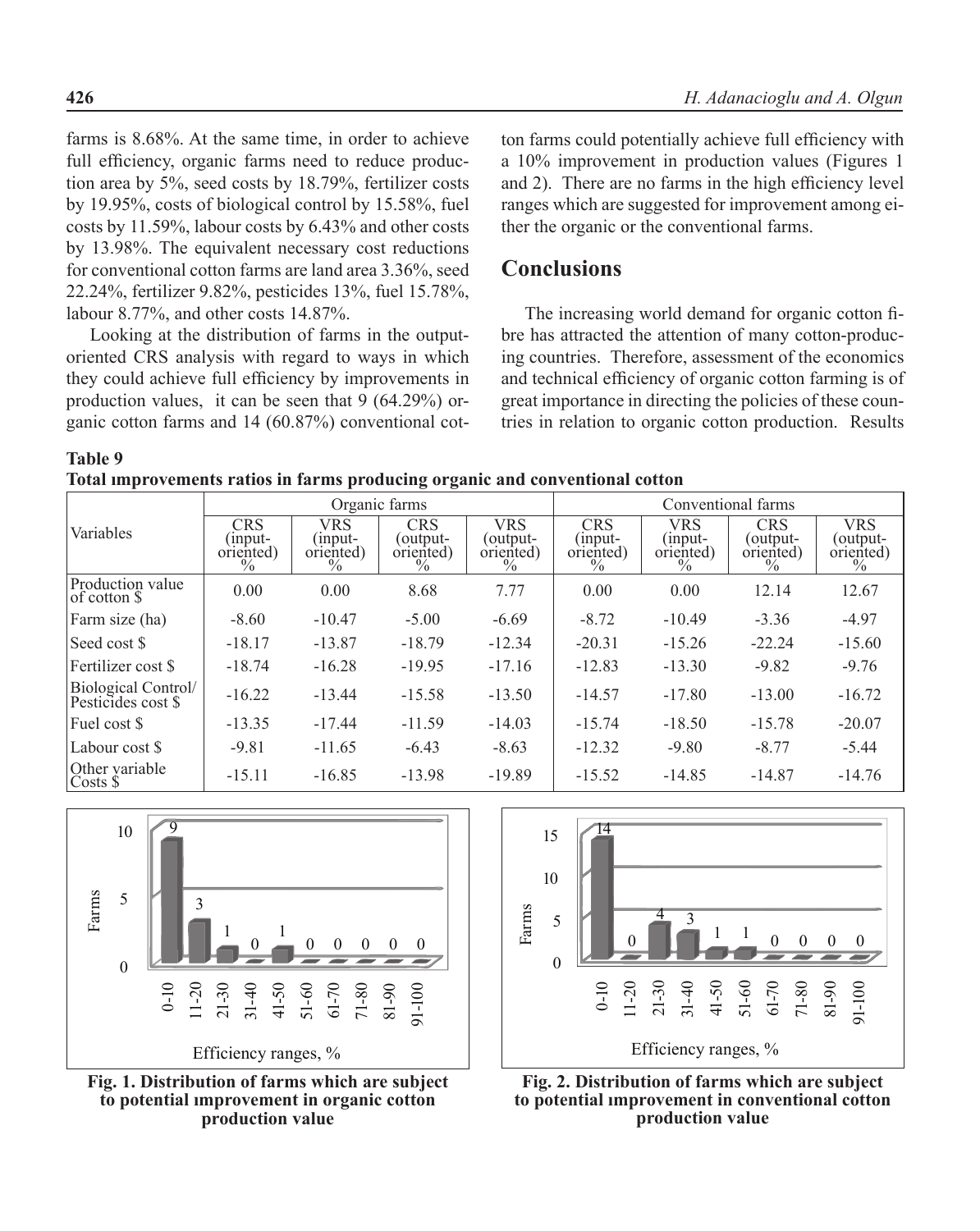obtained in this study show that not every country is deriving benefit from organic cotton production, and it is clear that Turkey is one such country. In fact, analysis of costs and gross margins shows that the conventional cotton farms had a greater advantage.

Organic cotton farms in Turkey are at a disadvantage in terms of unit cost and gross margin compared to conventional farms. Thus, looking at the number of farms producing organic cotton in the 6 years between 2002 and 2007, a general decline can be seen. Taking the number of organic cotton producers in 2002 (380) as a base, the number in 2007 (71) shows a reduction of around 81% (MARA, 2008).

These negative developments in organic cotton farms have meant that Turkey, which was for a long time the leader in world organic cotton production, has ceded that position to India. The reduction in organic cotton producers is a problem of economics (Olgun et al., 2008). The two most important factors are that the production cost of  $$1.04kg<sup>-1</sup>$  is less than the selling price of \$0.60kg-1, and that the premiums paid by contracting firms  $(11.11\%$ , organic \$0.60 $kg<sup>-1</sup>$ , conventional \$0.54kg-1) are very low. Among the principal reasons for this are that there is no technical or input support for farms producing organic cotton either at the stage of changeover to organic management or at the production stage, that no producers' organizations have been established, that the market is not organized, that there are no NGOs, and that crops produced in rotation with cotton cannot be sold as organic. Largely organic cotton producers in many other countries in the world also encounter these problems faced by organic cotton farmers in Turkey. For example, among the biggest problems faced by organic cotton producers in the USA are that prices are low, farmers are not supported at the stage of changeover to organic production, and that farmers are unable to make long-term contracts (Pick, 2006).

For resolution of these issues, financial support for producers at the stage of changeover to organic cotton production, the provision of technical information support and long-term contracts for producers is all of great importance. It is felt that one solution could be for the government to introduce compulsory regulation.

The production of organic cotton must be viewed in a comprehensive or holistic way, as the management of a system that integrates various elements together,

including social, environmental, economic, and technological aspects (Ferrigno and Lizarraga, 2009). In order for organic cotton production to be sustainable in the long term, the sources of risk must be properly identified and the methods used to manage these risks must be properly chosen.

Though the focus naturally may be on cotton as the main crop of interest, projects should also consider the relevance of crops grown in rotation with cotton for income and subsistence, and for the sustainability of the farming system (Eyhorn, 2005). In organic cotton rotation; determining proper products for the area, which are able to market, make an increase on farmers' income and conveying information to the farmers are quite important (Artukoglu et al., 2009). If crops produced in rotation with cotton could be marketed as organic products by the companies involved, producers' views of organic cotton production could change significantly.

It is thought that NGOs could have an important role in the solution of the problems encountered by organic cotton farmers (Adanacioglu, 2009). As stated above, in some countries such as Mali where organic cotton is produced, the production and sale of organic cotton is organized by NGOs such as Helvetas, technical support is provided to farmers, and the government provides inputs free. These NGOs play a very important part in the development of the organic cotton sector, and it is hoped that they will act as a catalyser. Thus, the establishment and extension of this kind of organization and, from the point of view of the organization of producers, the establishment and extension of this kind of organization are of great importance. In this way, conventional cotton farmers may start to move over to organic production.

## **References**

- **Adanacioglu, H.,** 2009. A research on determination of the efficiency of marketing channels for organic and conventional cotton and developing most favourable marketing models in terms of the farmers. Doctoral thesis. Dept.Agricultural Economy, Faculty of Agriculture, EGE Univ., Izmir. 624 pp. [Tr].
- **Akturk, D. and T. Kiral,** 2002. Measurement of Production Efficiency of Cotton Production with Data Envelopment Analysis, *Journal of Agricultural Sciences*, Faculty of Agriculture, University of Ankara, **8** (3): 197-203 [Tr].